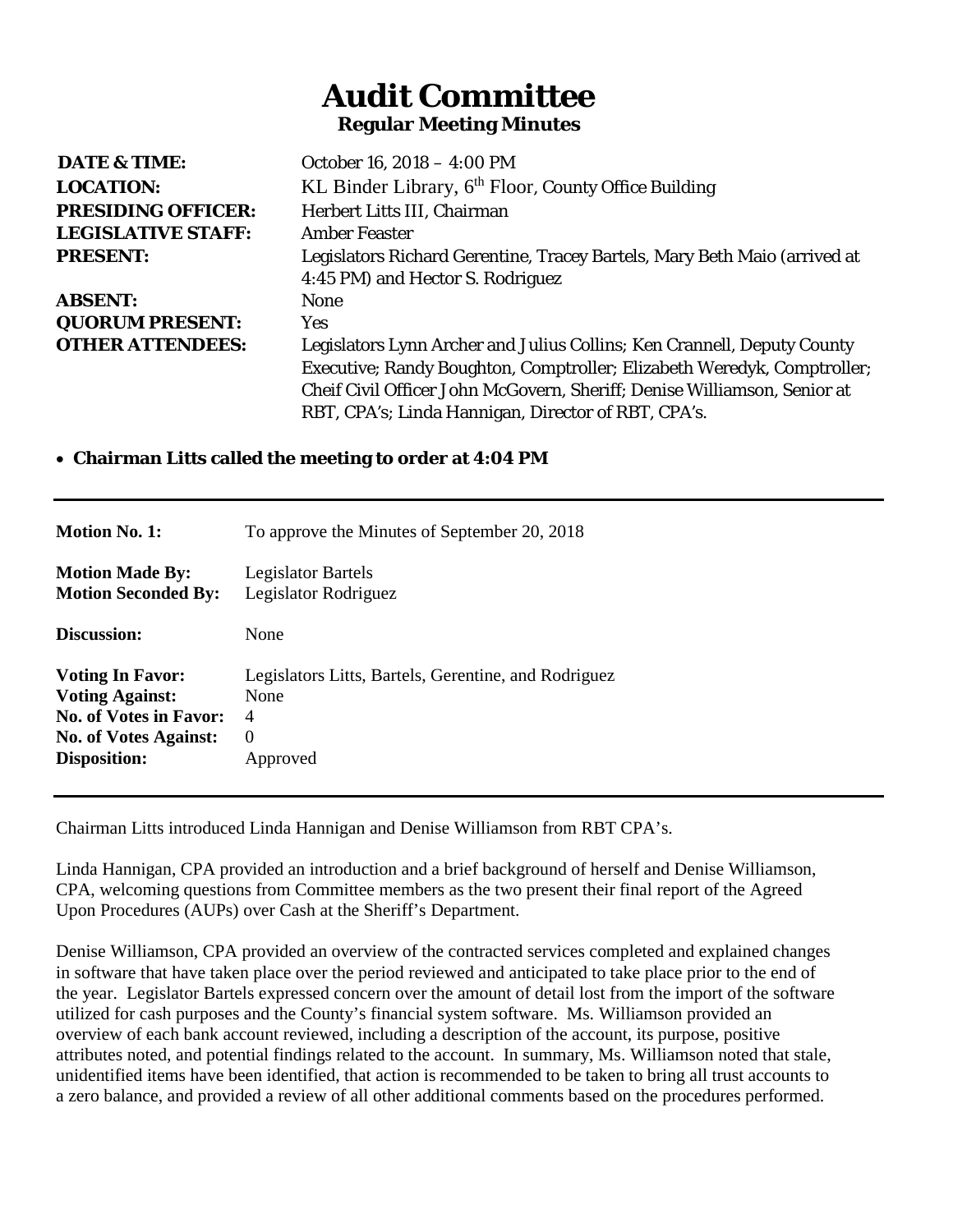Legislator Bartels confirmed with Officer McGovern that accreditation is not affected by the findings disclosed. Officer McGovern explained that the option to turn funding over to the State is being considered as a possible avenue for the Department to pursue to clear stale-dated funds. Further, Officer McGovern explained the consolidation of accounts and the decision behind the consolidation.

Discussion pursued on the Commissions Account, its existence in the General Ledger, the Commissioner of Finance's knowledge of its existence, and the Office of the Comptroller's knowledge of its existence.

Discussion pursued on the Commissary account and the purchases historically made from this account. Legislator Bartels expressed concern that this account is currently being tracked and reconciled via Microsoft Excel.

Legislator Rodriguez requested a summary of recommendations within the report. RBT agreed to add this into the final product.

Committee members thanked Ms. Hannigan and Ms. Williamson for their time and all their hard work.

## **New Business:**

## **Potential Audit Items / Areas**

Legislator Bartels encouraged Committee members and Officer McGovern to review reports previously circulated from CGR pertaining to jail population studies completed for Chemung County, NY. Further, Legislator Bartels expressed interest in investigating the contracts currently in existence with Family of Woodstock, matters pertaining to self-insurance in comparison to other options, and outsourcing jail food service costs versus bringing these services in-house.

| <b>Motion No. 2:</b>                                                                                                               | To enter executive session                                                                                                                                                                                    |
|------------------------------------------------------------------------------------------------------------------------------------|---------------------------------------------------------------------------------------------------------------------------------------------------------------------------------------------------------------|
| <b>Motion Made By:</b><br><b>Motion Seconded By:</b>                                                                               | Legislator Rodriguez<br><b>Legislator Bartels</b>                                                                                                                                                             |
| Discussion:                                                                                                                        | Legislator Archer requested the committee enter into executive session to discuss a<br>personnel-related matter. Discussion pursued as to the sensitivity of the topic and<br>the need for executive session. |
| <b>Voting In Favor:</b><br><b>Voting Against:</b><br><b>No. of Votes in Favor:</b><br><b>No. of Votes Against:</b><br>Disposition: | Legislators Litts, Bartels, Gerentine, Maio, and Rodriguez<br>None<br>5<br>$\boldsymbol{0}$<br>Approved                                                                                                       |
| <b>Motion No. 3:</b>                                                                                                               | To exit executive session                                                                                                                                                                                     |
| <b>Motion Made By:</b><br><b>Motion Seconded By:</b>                                                                               | Legislator Rodriguez<br>Legislator Maio                                                                                                                                                                       |
| Discussion:                                                                                                                        | None                                                                                                                                                                                                          |
| <b>Voting In Favor:</b>                                                                                                            | Legislators Litts, Bartels, Gerentine, Maio, and Rodriguez                                                                                                                                                    |